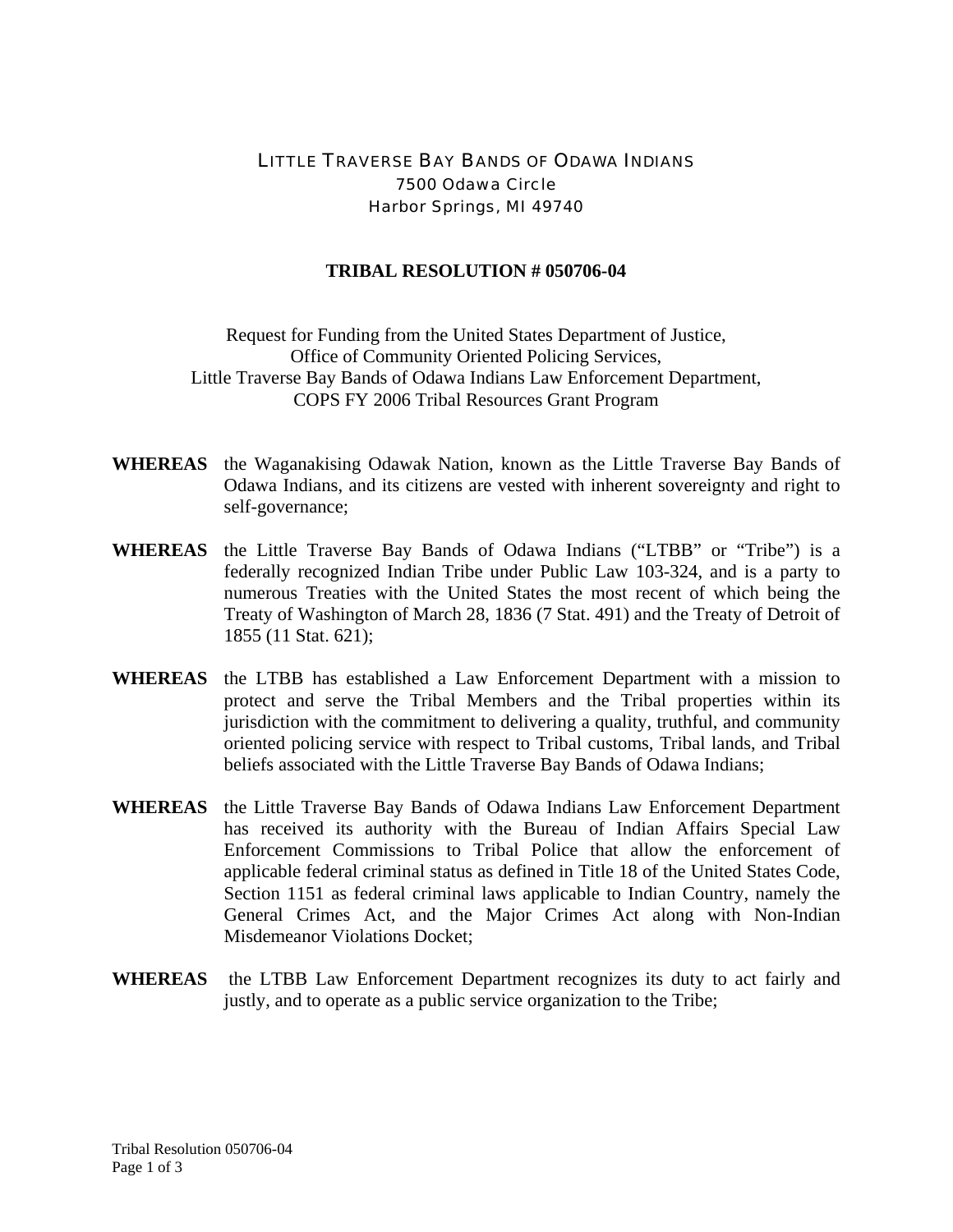- **WHEREAS** the Tribe's Law Enforcement Department embraces the community policing philosophy and has identified the most serious unfunded equipment and training needs within the Department;
- **WHEREAS** the Little Traverse Bay Bands of Odawa Indians Law Enforcement Department is eligible for funding from the United States Department of Justice, Office of Community Policing Services, Fiscal Year 2006 Tribal Resources Grant Program.

**THEREFORE, BE IT RESOLVED** that the Tribal Council of the Little Traverse Bay Bands of Odawa Indians authorizes and supports this request for funding from the United States Department of Justice, Office of Community Oriented Policing Services, Tribal Resources Grant Program.

**FURTHER RESOLVED** that the Little Traverse Bay Bands of Odawa Indians agrees to provide a cash match of at least 25 percent of total allowable project costs and from funding not previously budgeted for law enforcement purposes and obligate these funds before the end of the grant period.

**FINALLY BE IT RESOLVED,** that Tribal Chairman Frank Ettawageshik, Vice Chairman William I. Denemy, Tribal Administrator Albert Colby Jr., or another designee from the Tribal Chairman is authorized to execute any documents necessary to apply for, receive, and administer funds under the grant.